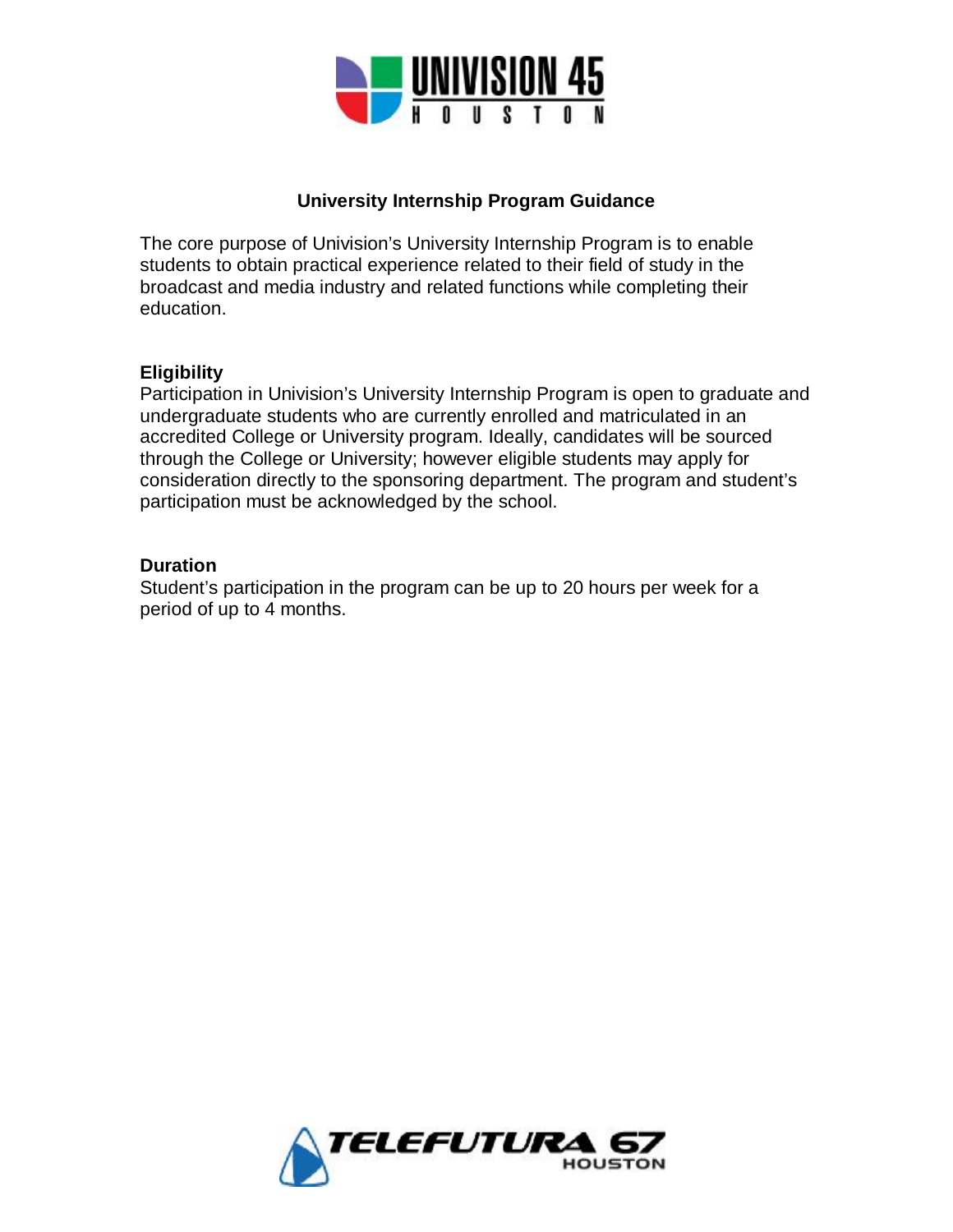

## **STUDENT INTERN INFORMATION**

|                                                                                                                |            | Home Phone: ___________________________________Mobile Phone: ____________________ |
|----------------------------------------------------------------------------------------------------------------|------------|-----------------------------------------------------------------------------------|
|                                                                                                                |            |                                                                                   |
|                                                                                                                |            |                                                                                   |
|                                                                                                                |            |                                                                                   |
|                                                                                                                |            |                                                                                   |
| Advisor Phone/Email: 2008 2009 2009 2010 2020 2020 2021 2022 2023 2024 2022 2023 2024 2022 2023 2024 2022 2023 |            |                                                                                   |
|                                                                                                                |            |                                                                                   |
|                                                                                                                |            |                                                                                   |
| Circle the Quarter/Semester you are submitting for: FALL SPRING SUMMER                                         |            |                                                                                   |
|                                                                                                                |            |                                                                                   |
| <b>Please Circle Selection</b>                                                                                 |            |                                                                                   |
| Days available to work: S M T W TH F S or All                                                                  |            |                                                                                   |
| Shift available to work: Day Eve Both                                                                          |            |                                                                                   |
| In what department at KXLN/KFTH TV are you interested in gaining an internship?                                |            |                                                                                   |
| <b>Choose One:</b>                                                                                             |            |                                                                                   |
| <b>News</b>                                                                                                    | Production | <b>Public Affairs</b>                                                             |
|                                                                                                                |            |                                                                                   |

Sign **Date** 



\_\_\_\_\_\_\_\_\_\_\_\_\_\_\_\_\_\_\_\_\_\_\_\_\_\_\_\_\_\_\_\_\_ \_\_\_\_\_\_\_\_\_\_\_\_\_\_\_\_\_\_\_\_\_\_\_\_